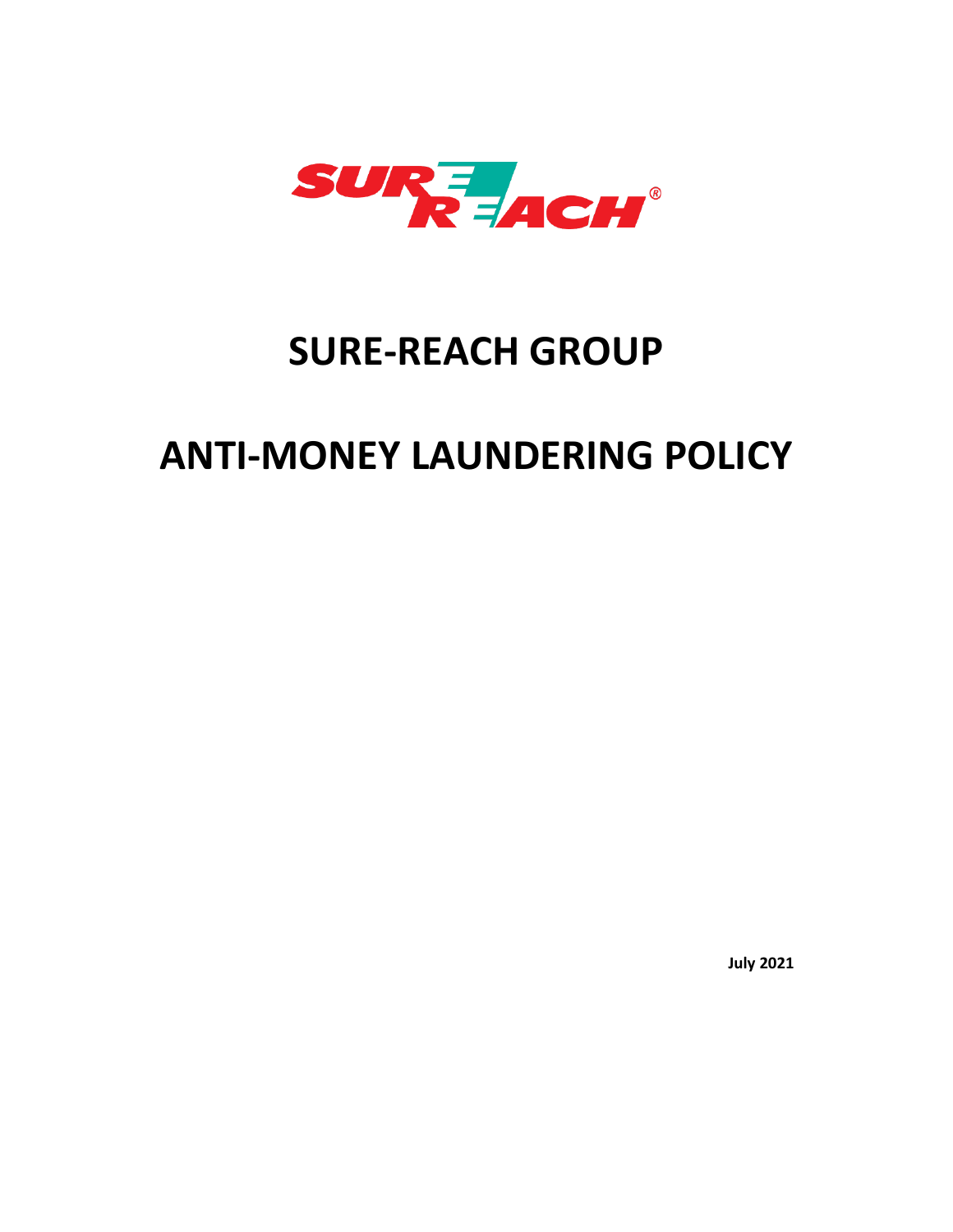#### **1. INTRODUCTION**

### **1.1 BACKGROUND**

- 1.1.1 The Group is committed to institute policies to support the Group's business operations and assist its Employees to understand their obligations in upholding corporate integrity and the Group's reputation.
- 1.1.2 The Group does not condone any act of money laundering and financing of terrorism or unlawful activities which are criminal acts in nature as well as indictable offences.

### **1.2 OBJECTIVE**

- 1.2.1 This Policy sets out the framework for the disclosure of any Money Laundering and the protection of the party making the disclosure (hereafter referred to as the Informer).
- 1.2.2 The purpose of this policy is to reiterate commitment to compliance by the Sure-Reach Group of companies, its officers, directors and employees to the Anti-Money Laundering, Anti-Terrorism Financing and Proceeds of Unlawful Activities Act 2001 (AMLATFA).
- 1.2.3 The Policy aims to:
	- a) Promote standards of good corporate practices.
	- b) Provide a safe and confidential avenue for employees of the Company and members of the public to disclose any Money Laundering.
	- c) Reassure the Complainants that they will be protected from reprisals for the disclosure of any improper conduct made in good faith and with sound judgement to avoid baseless allegations.

#### **1.3 SCOPE**

1.3.1 All employees, directors and board members shall understand, adopt and adhere to the contents of the Group Anti-Money Laundering Policy.

#### **1.4 APPLICATION**

1.4.1 This policy is applicable to all entities within the Group, subsidiaries and branches.

#### **1.5 APPROVAL**

1.5.1 This policy shall be adhered to at all times by the Group's Employees. Any amendments to the Policy must be approved by EXCO.

#### **2. POLICY STATEMENT**

- 2.1 It is Sure-Reach's policy to commit towards ensuring the highest standards of integrity, accountability and professionalism in the conduct of its businesses. This is consistent with the Company's core values of INTEGRITY, RESPECT, RESPONSIBILITY and RELIABILITY.
- 2.2 Sure-Reach's Anti-Money Laundering Policy aims to facilitate prevention of money laundering and financing of terrorism or unlawful activities occurring within the Group.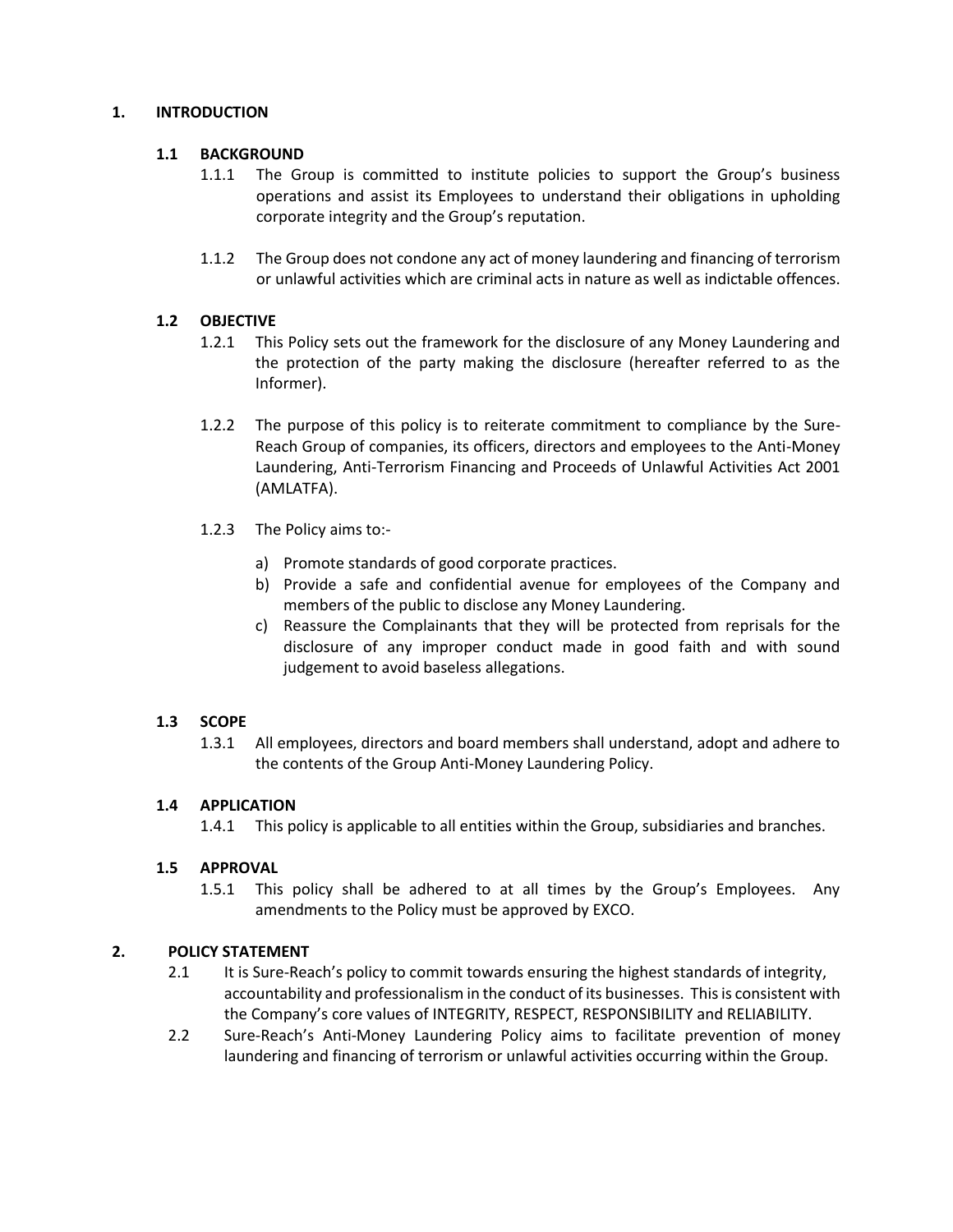#### **3. MONEY LAUNDERING**

#### **3.1 Definition**

Money Laundering is defined as the act of concealing illegally obtained money, typically by means of transfer involving foreign banks or legitimate businesses.

#### **3.2 Examples of Money Laundering**

- a) Engaging directly or indirectly in a transaction that involve proceeds to an unlawful activity.
- b) Acquires, receives, possesses, disguises, transfers, converts, exchanges, carries, disposes of or uses proceeds of an unlawful activity.
- c) Removes from or brings into Malaysia, proceeds of an unlawful activity.
- d) Conceals, disguises or impedes the establishment of the true nature of an unlawful activity.

These examples are not exhaustive and any matter raised under this Policy will be reviewed and considered appropriately in compliance to domestic and international laws.

#### **4. CONFIDENTIALITY OF AND PROTECTION TO THE INFORMER**

#### **4.1 Confidentiality**

The Informer's identity shall be kept confidential to the extent reasonably practicable, unless otherwise required by law or to facilitate investigations and/or other relevant processes.

#### **4.2 Protection from Reprisals**

The Informer will be protected from any reprisals as a direct consequence of the disclosure, e.g. victimization, disciplinary measures, termination of employment etc. provided that the Informer satisfies all the following conditions:-

- a) The disclosure is made in GOOD FAITH and with SOUND JUDGEMENT.
- b) The disclosure is not malicious, frivolous or vexatious.
- c) The disclosure is not for personal gain or interest.
- d) The disclosure is not made with the motive of avoiding disciplinary action.
- e) The Informer, to the best of his/her knowledge, is aware and believes that the information and allegations disclosed are true.

#### **4.3 Disciplinary Action against the Informer**

Any false, malicious or defamatory allegations are viewed very seriously and the appropriate disciplinary action may be taken against the Informer, including dismissal.

#### **4.4 Immunity from Protection**

The protection given to an Informer however does not include immunity from any investigations, disciplinary or other actions arising from any personal wrongdoings, acts of misconduct or nonperformance on his part.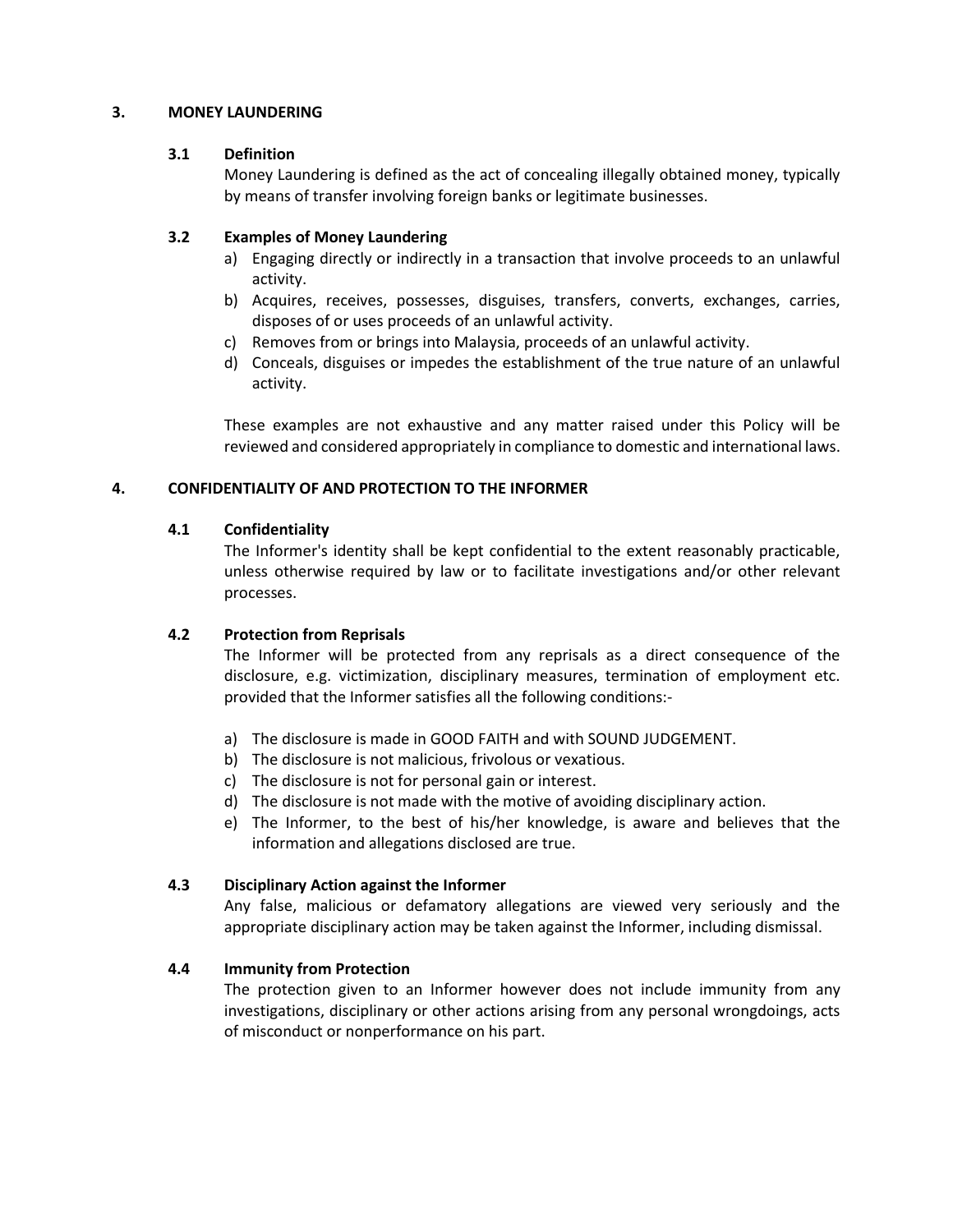#### **5.0 PROCEDURES FOR MAKING A DISCLOSURE OF MONEY LAUNDERING**

#### **5.1 Channels for Making a Disclosure at the Company**

- a) In writing or through the completion of the prescribed Complaint Form (as per Appendix "A "), submitted through either of the following parties:
	- i. Group Managing Director
	- ii. Group Executive Director
- b) E-mail: exco@sure-reach.com
- c) In the event that the disclosure relates to any of the parties in Item a) above, the disclosure may be made directly to the Board of Directors.

### **5.2 Details of Improper Conduct and Supporting Evidence**

Disclosures of Money Laundering must be with sufficient details and supported with documentary evidences and/or information of parties who are able to confirm or support the disclosures, wherever practicable.

### **5.3 Anonymous Disclosures**

Anonymous disclosures will not be entertained as they may hinder investigation and the Group's ability to ensure that the disclosure is genuine. Anonymity will also prevent the Informer from being accorded the necessary protection. Notwithstanding, the Group reserves its right to investigate an anonymous disclosure.

#### **5.4 Action and Outcome**

The Committee will review each disclosure received and will deliberate and decide on the next course of action which may include:-

- a. To proceed with the investigations into the matter.
- b. To proceed with the appropriate disciplinary action.
- c. To close the case.
- d. To refer the matter to the relevant parties e.g. in the cases where the disclosure is not considered as a Money Laundering matter.

#### **5.5 Notification to the Informer**

Upon the completion of the investigation and other related processes and procedures, the Informer will be notified of the outcome. Such notification however may be limited to the status and/or selected information only and may exclude specific details due to confidentiality.

#### **6.0 RELATED POLICIES, PROCEDURES AND GUIDELINES**

Reference is made to the following:-

- a) Whistleblowing Policy (refer to the Company Employee Handbook)
- b) Anti-Money Laundering, Anti-Terrorism Financing and Proceeds of Unlawful Activities Act 2001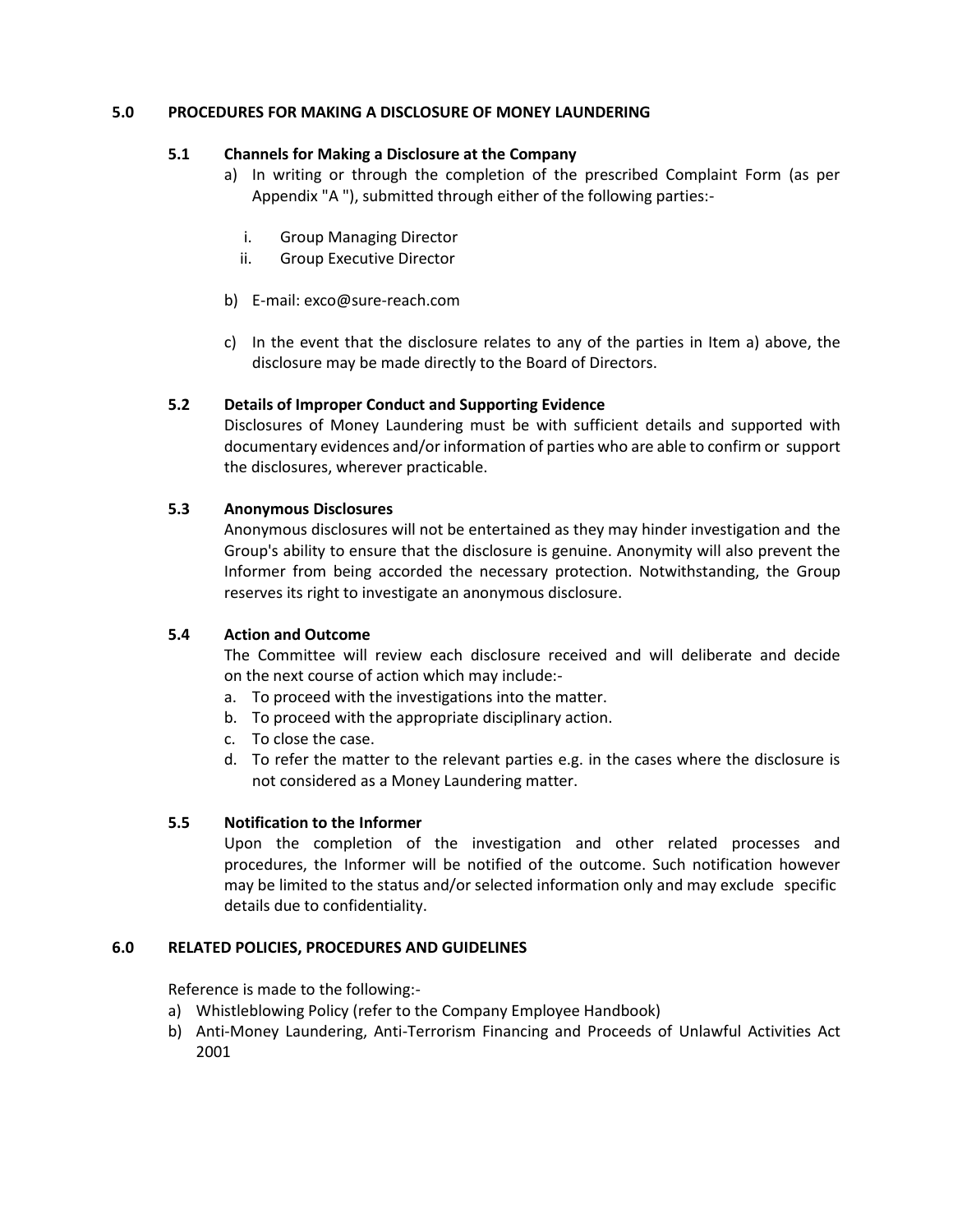### **SURE-REACH GROUP**

**COMPLAINT FORM**

#### **A. DETAILS OF INDIVIDUAL LODGING THE COMPLAINT**

| Name:          |                    |
|----------------|--------------------|
| Designation:   |                    |
| Company:       |                    |
| Location:      |                    |
| Telephone No.: | E-mail<br>address: |

#### **B. COMPLAINTS**

Please describe the nature of your complaint. Include the details of the party or parties involved, date(s), time(s), location(s) and any other relevant details. Please use additional papers, if necessary.